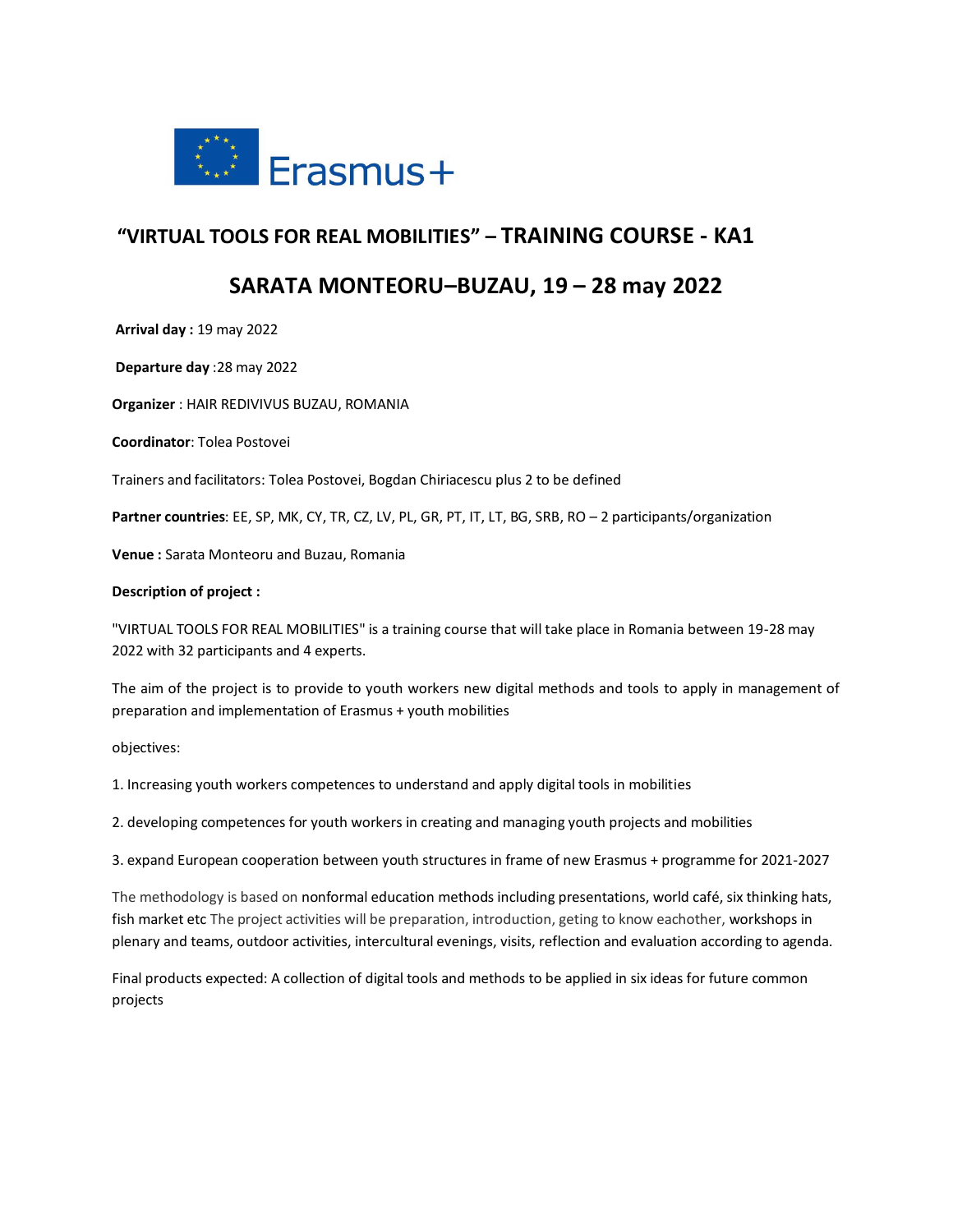**Accomodation : "Casa cu Tei"** pension– in rooms of 2 with private bathroom, towels, soap and sheets provided for 1 week <http://www.casacutei.ro/sitenou/>



Last 2 nights accomodation is in Buzau – Hotel Sport B90–rooms of 2-3 persons with private bathroom



-pension in Sarata Monteoru is 10 minutes from village center where you can find shops with basic things.**There are no bankomats but in most of the local shops you can pay by credit card** 

- hotel in Buzau is 10**-** 15 minutes waliking from city center where you can find almost everything : shops,pharmacy,banks,restaurants etc.

**Visits:** according to the programme; any other

opportunities will be discussed on the spot if free time will allow

**Internet**: there is very good wireless in the pension and also in hotel in Buzau

**Weather** is quite unpredictable in may in hillside. Usually temperature is around 20-25 degrees, but also can rain or be warmer. In the last days before arrival we'll be back with better info about weather.

## **IMPORTANT !!! Pay attention to safety measures:**

-you'll live in an intercultural environment,so accept all cultures and be tolerant

-NO DRUGS ALLOWED !! Alcohol only after activities in the evening and consumed with responsibility and according with laws from each country concerning age !!

-you have to attend and be involved in ALL ACTIVITIES during the training and also in DISSEMINATION PHASE !!

-other rules and safety measures will be fixed in first day,so if you have proposal feel free to express them !!

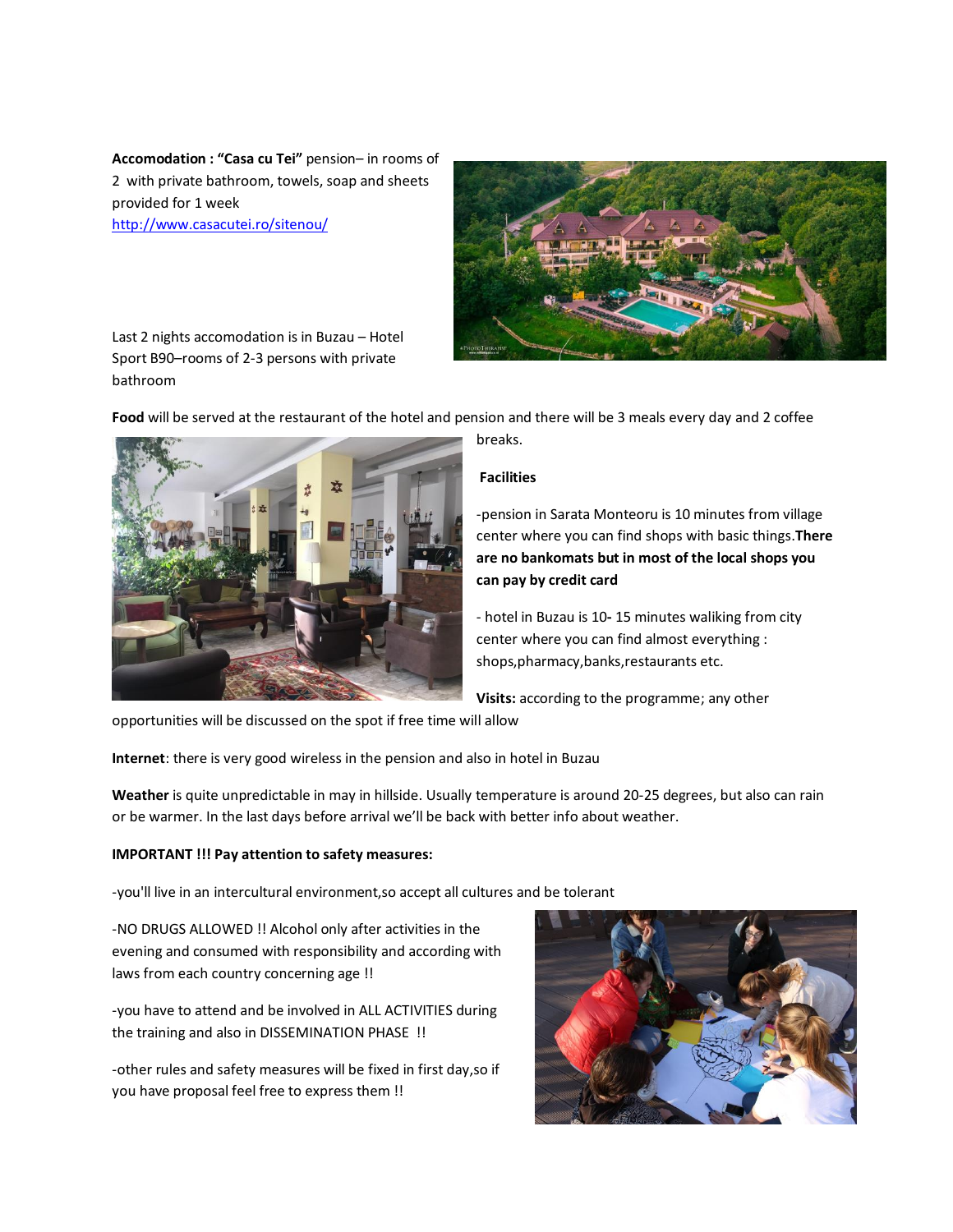**Measures connected with COVID 19 restrictions and participants requirements will be updated and discussed as a separate topic depending of situation at that moment concerning vaccination, travel, access to public spaces. The location will provide all measures for safety and security !!**

**Transport:** Organizers will provide private transfer from Bucharest Otopeni airport on arrival day around 17.00 so try to arrive before that time. In case you don't have this option we'll try to arrange an alternative transfer later during the evening/night. Cost of transfer will depend of number of travelers but it will be around 20 euro/person from airport to Sarata Monteoru.

For those arriving early in the morning or days earlier in Bucharest, from Otopeni Airport there is a **TRAIN** directly to **GARA DE NORD BUCHAREST** every 30 minutes that takes 20 minutes and costs 5 lei.

Other options to go from Bucharest airport to Bucharest city are buses **780 EXPRES** that runs to Bucharest almost every 20 minutes from 5 am till 11pm. You can find signs in the airport to reach bus station.The ticket is 8.6 lei (2 euros ) a round trip card , that you have to validate when you step in the bus. The bus goes directly to train station – **BUCHAREST GARA DE NORD** and takes depending on the traffic 45-60 minutes. To go to city center of **BUCHAREST** you can take **783 EXPRES or 784 EXPRESS.** 

#### **Departure to Sarata Monteoru:**



**meeting point in airport**

**17.00** - there is the meeting in BUCHAREST OTOPENI AIRPORT ARRIVALS at groudfloor in front of CARREFOUR EXPRESS. We'll go by our arranged bus directly -the trip takes 2 hours -we 'll have dinner on arrival.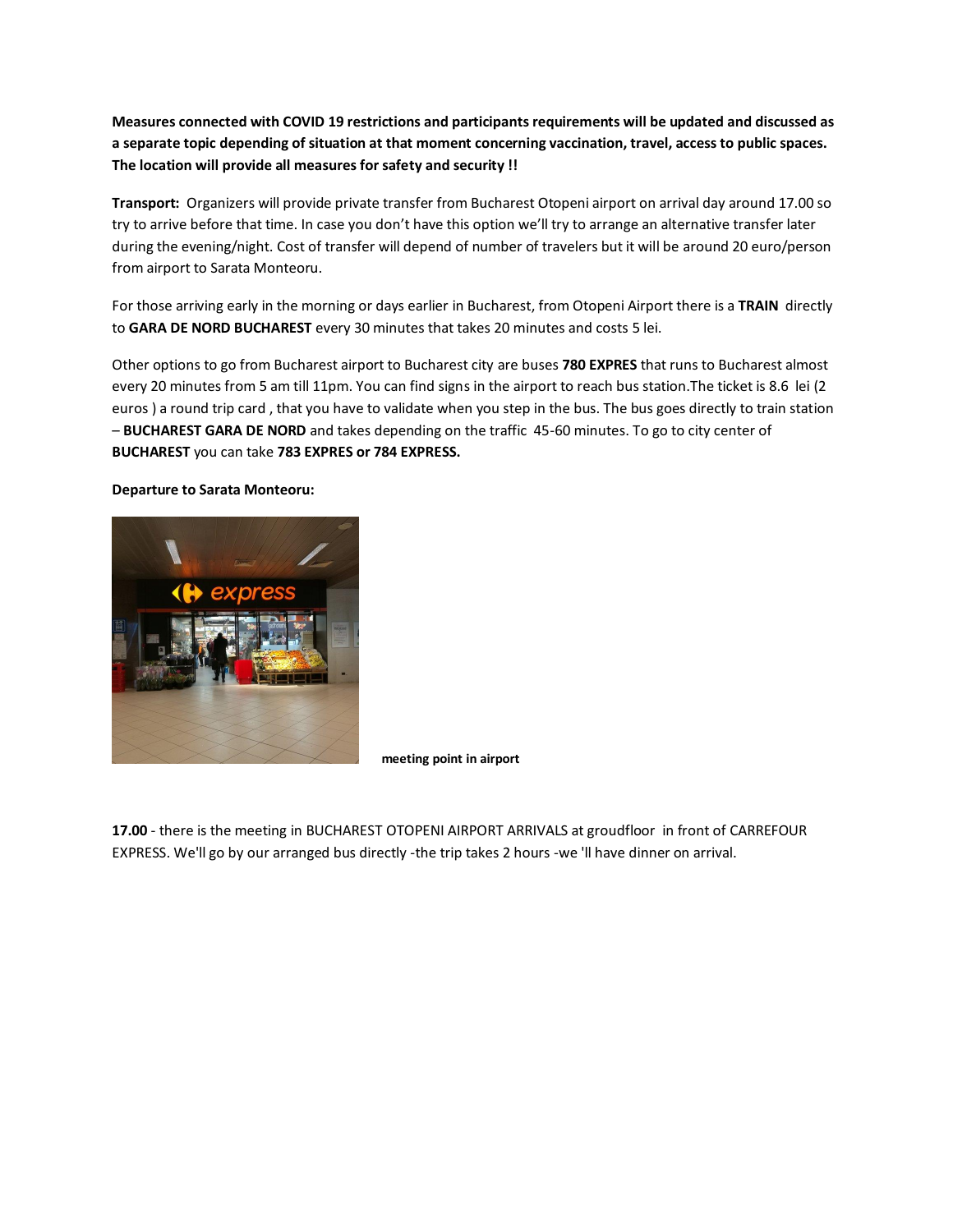## **ACTIVITIES**

Please post announcements about the project on your websites, blogs or any other platform and send us some print screens or copies – **OBLIGATORY !!**

What should you prepare :

- a research about virtual/digital tools that are used in youth work in your organization/region
- be prepared to propose games, energizers, activities for free time or for our workshops
- each national team should have at least one laptop ready to be used for working and editing texts/photos
- as we want to use as less plastic as possible please bring with you your own coffee/tea cup or mug and a bottle/recipient for water
- **for intercultural evening you have to bring some traditional food and drinks and to be ready to teach us a song or a dance.** ATTENTION !! **There is**



**not possible to use kitchen for cooking (because of new regulations about safety and higiene ) so bring dry things ...you can prepare short and easy meals that can be done without oven like salads etc...if you need some ingredients like vegetables,oil, salt,regular spices,bread etc we can provide them...**

## **REIMBURSMENT:**

In order to get the travel costs back we need to get from you **PRINTED ON PAPER and ARRANGED IN ORDER OF TRAVELLING PHASES FROM DEPARTURE TO DESTINATION**

- All BUS/TRAIN/FERRY tickets and invoices in original.if you need local transport in your country try to buy return tickets.Tickets should have date,itinerary,cost.if there is no name-write it on the back
- For FLIGHTS: electronic ticket with name,dates,itinerary,costs AND INVOICE if some of previous item is not on the ticket.
- BOARDING PASSES compulsory keep them as without them you don't have your money back.If you did mobile check-in you can send us the print screen
- Take only APEX flights (no business class) and only 2 nd class trains.
- TAXI costs are not eligible
- Be sure to have price and data on bus and train tickets, also on airplane tickets. If not, ask for receipts or invoices.
- If you travel by CAR contact us to tell you the rules and documents needed...

**The reimbursement will be in accordance with distance calculator for the maximum amounts approved in application and will be done after the project when we'll receive all ORIGINAL documents. The amounts for reimbursement will be based on the tickets/invoice presented. There will be one transfer for every country in account of sending organization according with National Agency rules.**